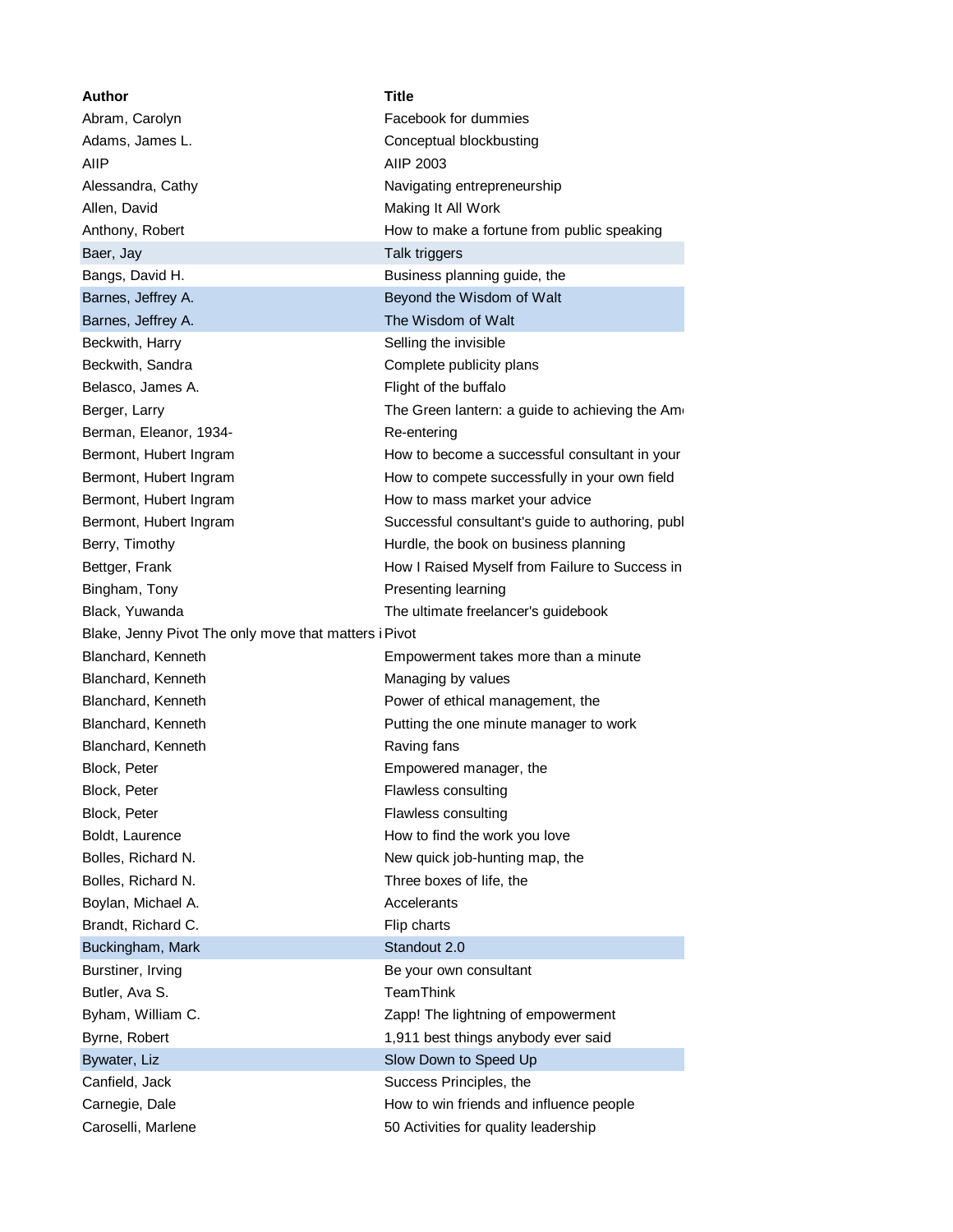| Caroselli, Marlene            | Big book of meeting games, the                       |  |  |  |  |
|-------------------------------|------------------------------------------------------|--|--|--|--|
| Caroselli, Marlene            | Managing at work                                     |  |  |  |  |
| Caroselli, Marlene            | One-to-one for sales professionals                   |  |  |  |  |
| Caroselli, Marlene            | Power writing                                        |  |  |  |  |
| Chan, James                   | Spare Room Tycoon                                    |  |  |  |  |
| Chapple, Tom                  | Landing referrals - the professional's little gold b |  |  |  |  |
| Collier, Lindsay              | Get out of your thinking box                         |  |  |  |  |
| Collier, Lindsay              | Whack-a-mole theory, the                             |  |  |  |  |
| Conger, Jay Alden             | Learning to lead                                     |  |  |  |  |
| Connor, Richard A., Jr.       | Marketing your consulting and professional serv      |  |  |  |  |
| Covey, Stephen R.             | 7 habits of highly effective people : restoring the  |  |  |  |  |
| Crain, Sharie                 | Taking stock                                         |  |  |  |  |
| Cribbin, James J.             | Leadership Jazz                                      |  |  |  |  |
| Crosby, Philip B.             | Completeness                                         |  |  |  |  |
| Crosby, Philip B.             | Quality is free                                      |  |  |  |  |
| Daitzman, Reid J.             | Mental jogging                                       |  |  |  |  |
| Davidow, William H.           | Virtual corporation, the                             |  |  |  |  |
| Davidson, Robert L. III       | Contracting your services                            |  |  |  |  |
| De Bono, Edward               | Six Thinking Hats                                    |  |  |  |  |
| De Pree, Max                  | Leadership is an art                                 |  |  |  |  |
| De Pree, Max                  | Leadership Jazz                                      |  |  |  |  |
| de Stricker, Ulla             | Business cases for info pros - here's why, here's    |  |  |  |  |
| Dell, Twyla                   | Honest day's work, the                               |  |  |  |  |
| Deloitte & Touche             | Writing an effective buisness plan                   |  |  |  |  |
| Dickson, Paul                 | New official rules, the                              |  |  |  |  |
| Dinsmore, Paul C.             | Human Factors in Project Management                  |  |  |  |  |
| Donaldson, Michael C.         | Negotiating for dummies                              |  |  |  |  |
| Drucker, Peter                | Managing in the next society                         |  |  |  |  |
| Dulaney, Mark A.              | Devil's Play Book, The                               |  |  |  |  |
| Dulaney, Mark A.              | Wealthodology                                        |  |  |  |  |
| Dyer, William G.              | Team building issues and alternatives                |  |  |  |  |
| Eastman Kodak Company         | Teambuilding handbook                                |  |  |  |  |
| <b>Editors of McGraw-Hill</b> | Resumes for re-entering the job market / the edi     |  |  |  |  |
| Edwards, Paul                 | Teaming up                                           |  |  |  |  |
| Edwards, Paul                 | Working from home                                    |  |  |  |  |
| Elsea, Janet G.               | First impression best impression                     |  |  |  |  |
| Farmer, Richard N.            | Business: a novel approach                           |  |  |  |  |
| Feldman, David                | When do fish sleep? And other imponderables c        |  |  |  |  |
| Finzel, Hans                  | Top ten mistakes leaders make, the                   |  |  |  |  |
| Fisher, Roger                 | Getting together                                     |  |  |  |  |
| Frank, Milo O.                | How to run a successful meeting in half the time     |  |  |  |  |
| Fredericks, Karen S.          | <b>SugarCRM</b> for Dummies                          |  |  |  |  |
| Gale, Bradley T.              | Managing customer value                              |  |  |  |  |
| Gebhardt, Linda M.            | Having It All or Not                                 |  |  |  |  |
| Glen, Peter                   | It's not my department!                              |  |  |  |  |
| Gobé, Marc                    | Brandjam: humanizing brands through emotion          |  |  |  |  |
| Godin, Seth                   | Wisdom, Inc.                                         |  |  |  |  |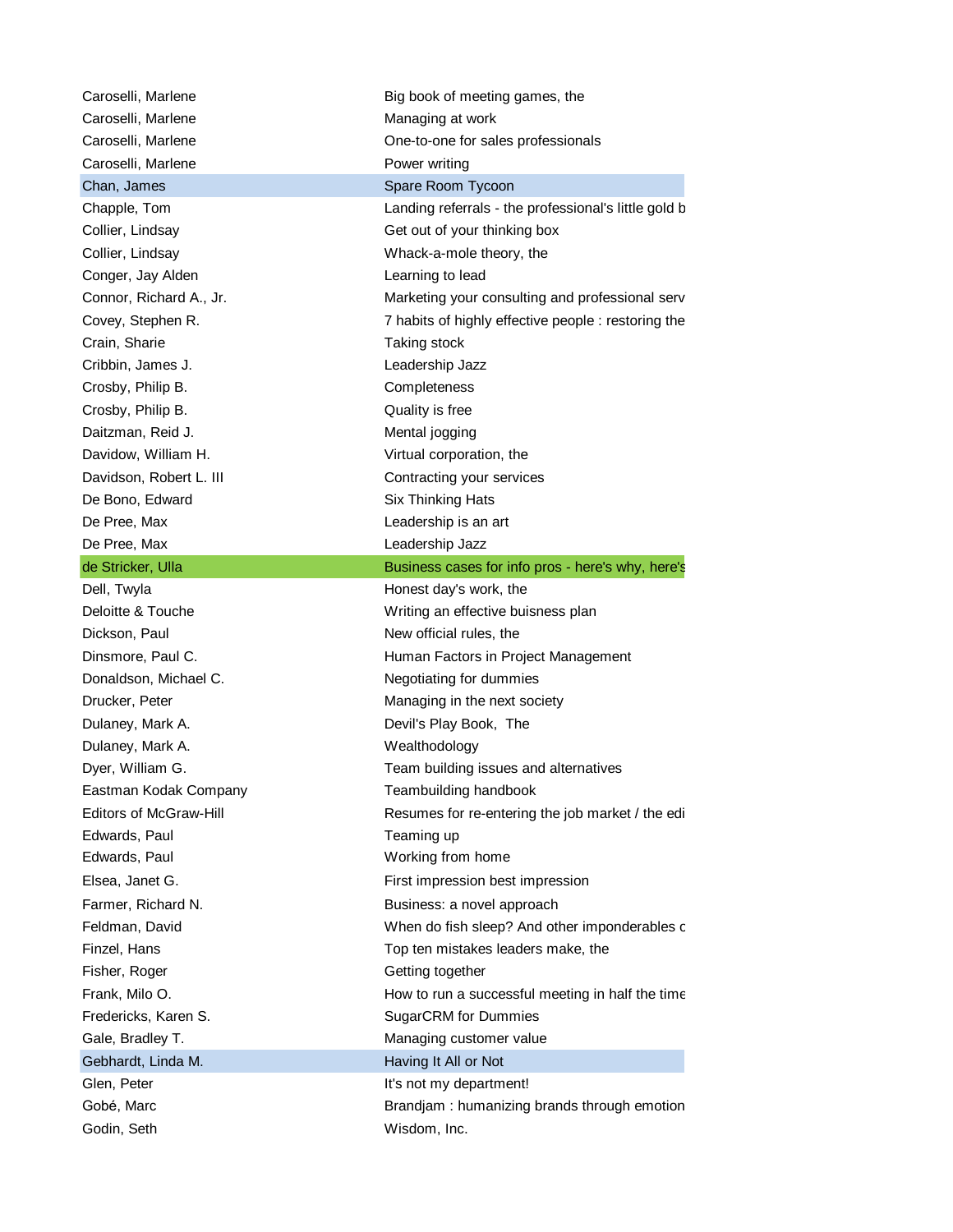Grambs, David **Death** by spelling Harrington-Mackin, Deborah Team building tool kit, the Hayden, CJ Get clients now! Healey, Stephen J. Mid-life re-creation Hemphill, Paul Lloyd Why you're already a leader Heveron, Laschenski & Walpole Business success Hiebeler, Robert **Best practices** Holtz, Lou **Winning every day** Jaffe, Azriela Let's go into business together James, Muriel **Born** to win Johnson, Spencer **Cone is a set of the Secondary Spencer** Cone minute sales person, the Johnson, Spencer **Who moved my cheese?** Kanter, Rosabeth Moss When giants learn to dance Kayser, Thomas A. Mining group gold Kelly, Kate **Publicity Manual**, the Kepner, Charles Higgins Rational manager, the Koch, Richard **Natural laws of business**, the Krause, Michael D. Sell or sink Krevolin, Richard The Hook Kyle, Mackenzie Making it happen Lamb, Charles **MKTG** 2.0 Lant, Jeffrey L. Consultant's kit, the Lathrop, Richard Who's hiring who Lee, Bob Trust rules Lencioni, Patrick Ideal team player, the Lewis, Chuck **The Chuck** You're gonna love it Littell, Robert S. Heart and art of netweaving, the Luyk, Angella Wisdom in a traffic jam Mackenzie, R. Alec Time trap, the

Gonick, Larry **Cartoon** guide to statistics, the Holtz, Herman Choosing and using a consultant Holtz, Herman **Expanding your consulting practice with seminary ending to the Expanding your consulting practice with seminars** Holtz, Herman **How to start and run a writing & editing business** Holtz, Herman **How to succeed as an independent consultant** Kadakia, Shailesh True physics of light, beyond relativity Kami, Michael J. (a) Management alert - don't reform - transform! Karlson, David **Marketing your consulting or professional servic** Katcher, Bruce An Insider's Guide to Building a Successful Consulting Practice Practice Practice Practice Practice Kelly, Kate **How to set your fees and get them** Kiyosaki, Robert T. The Business school for people who like helping people who like helping Krames, Jeffrey A. **Jack Welch lexicon of leadership** Krass, Peter,ed **Conference Board challenge to business**, the Lambesis, Barbara 101 big ideas for promoting a business on a sm Lant, Jeffrey L. Unabashed self-promoter's guide, the Mackay, Harvey **Beware the naked man who offers you his shirt** Mackay, Harvey **SWIM** Swim with the sharks without being eaten alive Maddux, Robert B. Team building - an exercise in leadership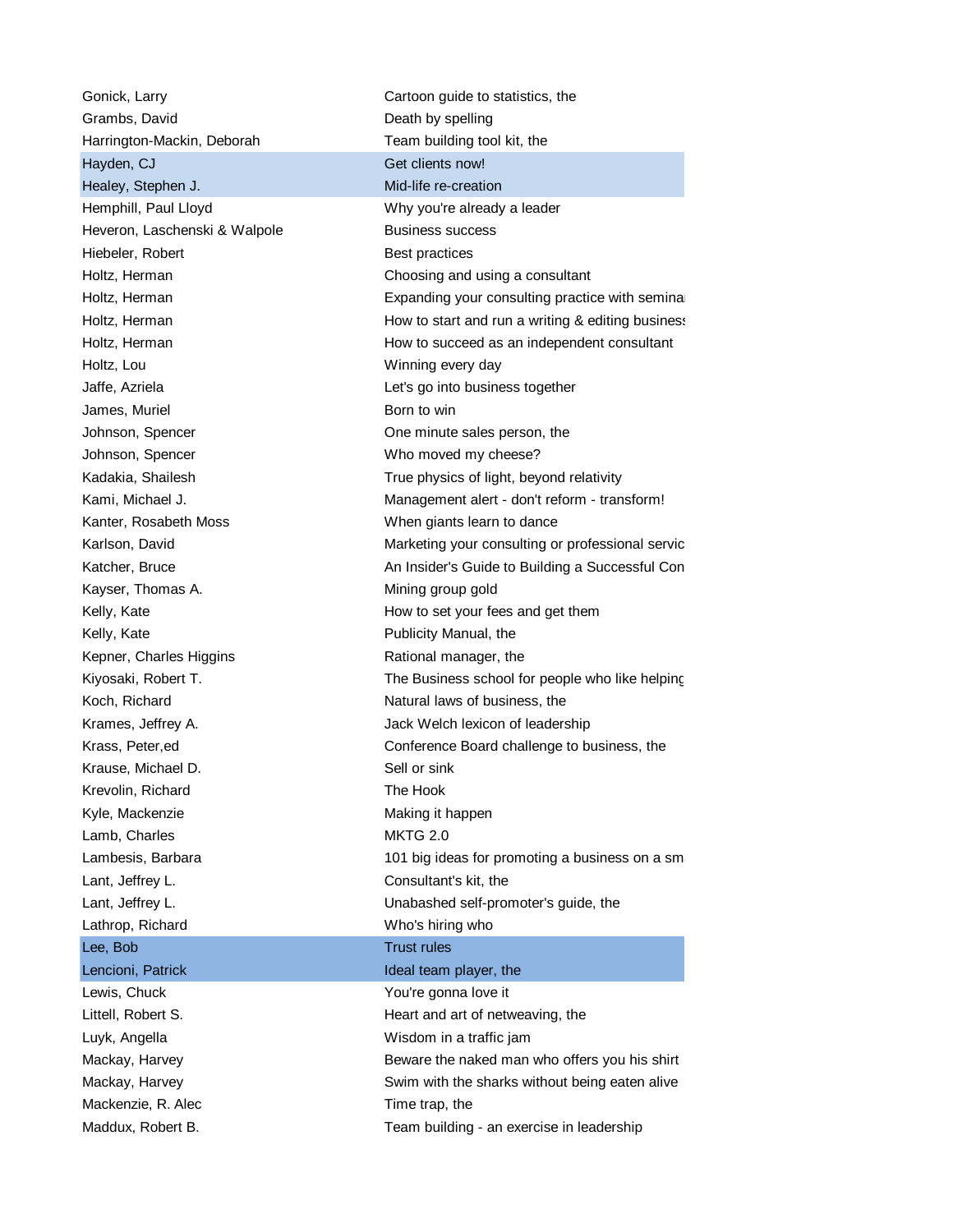Manning, Bo **Demand driven!** Martin, William B. Communication of the Cuality customer service Mathews, Joe Street smart franchising McGhee, Sally **Take back your life** Michalko, Michael **Thinkertoys** Misner, Ivan R. **Business** by referral Misner, Ivan R. Misner, Ivan R. Music et al. Masters of networking Molloy, John T. **Molloy's live for success** Naisbitt, John Megatrends 2000 Naylor, Ellen Win Loss Analysis Nelson, Bob **Consulting for dummies** NYS, Dept. of Commerce Your business Osgood, Charles **Carry Contract Contract Contract Contract Contract Contract Contract Contract Contract Contract Contract Contract Contract Contract Contract Contract Contract Contract Contract Contract Contract Contract C** Peter, Laurence J. Peter plan, the Peter, Laurence J. **Peter prescription**, the Peter, Laurence J. **Peter principle**, the Pinson, Linda **Keeping the books** Price, Robert W **Entrepreneurship** RoAne, Susan **How to work a room** Roberts, Wess **Make it so** Make it so Rochester Professional Consultants Network (R Marketing yourself Roesch, Roberta Smart talk Rosenblatt, Roger Rosenblatt, Roger Rules for aging

Mager, Robert F Analyzing performance problems Mager, Robert F **Preparing instructional objectives** Mandel, Steve **Effective presentation skills** Martin, Dick **Rebuilding brand America** Maskell, Brian H. New performance measures Massabini, Ikram **Computers** should just work! Maxwell, John C. 21 irrefutable laws of leadership, the Merriam-Webster Metal Controller Mebster's guide to business correspondence Milano, Michael **Designing powerful training** Morone, Joe **The Smart Sales Method 2016** Mucciolo, Tom and Rich **Purpose**, Movement, Color NYS, Dept. of Taxation New York State tax quide for business Palmatier, Bernie Grunch who ate the bottom line, the Paulson, Ed Complete idiot's guide to starting your own business, the Complete idiot's guide to starting your own business, the Complete idiot's guide to starting your own business, the Complete idiot's guide to starting y Peters, Thomas J. **Passion for excellence, a - the leadership difference** Pike, Robert W. Creative training techniques handbook Plitt, Jane R. Martha Matilda Harper and the American dream Portny, Stanley E. **Project management for dummies** Pulos, Lee Self-hypnosis & subliminal learning [sound recording] Race, Phil, ed. 2000 tips for trainers & staff developers Rackham, Neil SPIN selling fieldbook, the - Practical tools, met Ramsey, Dan The upstart guide to owning and managing a consulting service service service services and managing a consulting service service service service service service service service service service service service s Repp, William **How to build your business by telephone** Schaefer, Mark Marketing rebellion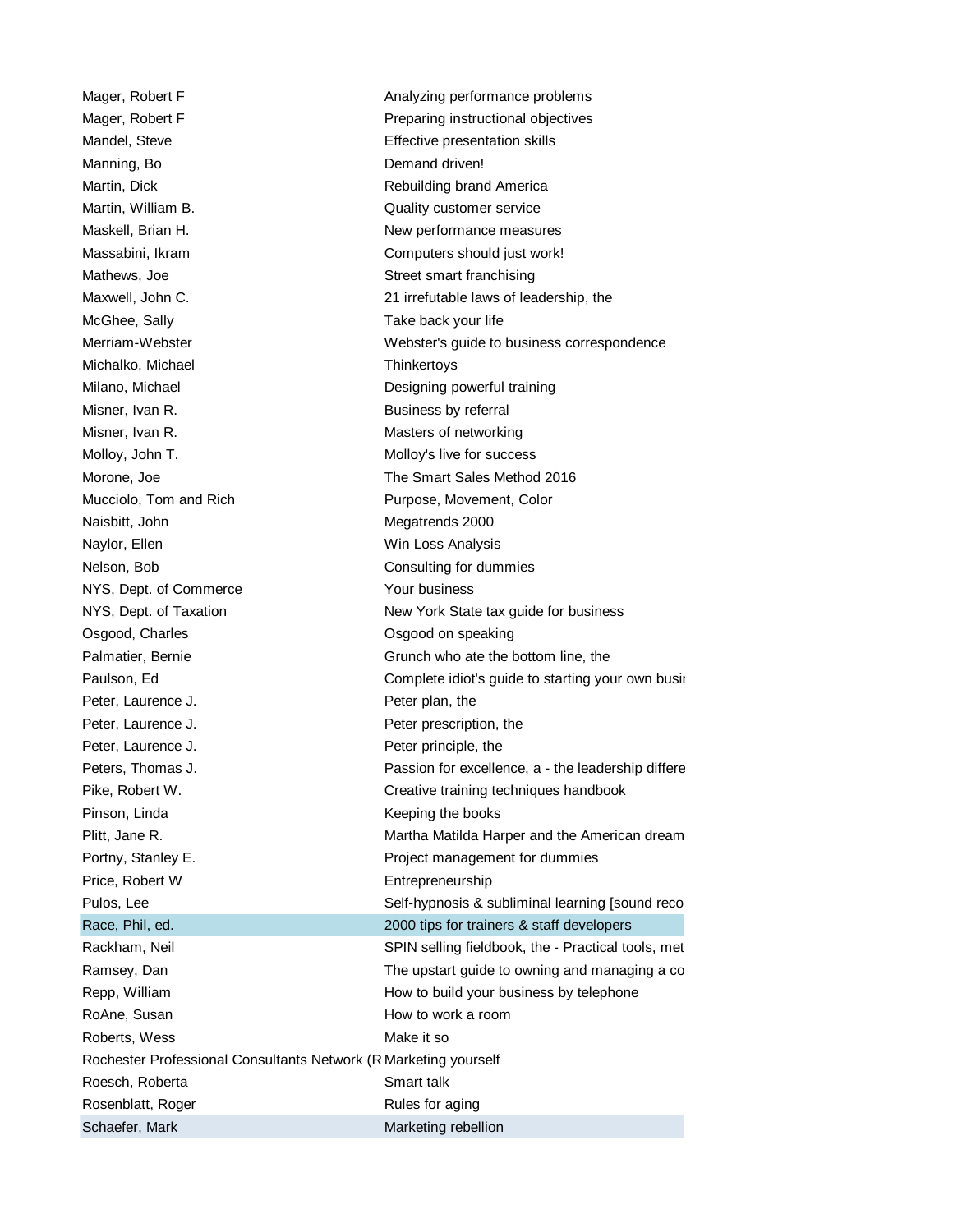| Schiffman, Stephan                 | Consultant's handbook, the                       |  |  |  |  |
|------------------------------------|--------------------------------------------------|--|--|--|--|
| Schonberger, Richard J.            | World class manufacturing: the next decade - bi  |  |  |  |  |
| Schuster, Randy                    | Power of Habits, the                             |  |  |  |  |
| Scott, Dru                         | Time management and the telephone                |  |  |  |  |
| Shenouda, Judith Ellison           | Career success in 12 easy steps - a journal      |  |  |  |  |
| Shenson, Howard                    | Complete guide to consulting success, the        |  |  |  |  |
| Shenson, Howard                    | Contract and fee-setting guide for consultants a |  |  |  |  |
| Sinek, Simon                       | Leaders eat last                                 |  |  |  |  |
| Smith, Jaynie L                    | Creating competitive advantage                   |  |  |  |  |
| Steil, Lyman K.                    | How important is it to listen!                   |  |  |  |  |
| Stuvek, Fred, Jr.                  | It starts with you                               |  |  |  |  |
| Sukenick, Ron                      | 21 days to success through networking            |  |  |  |  |
| Sukenick, Ron                      | 21 days to success with LinkedIn                 |  |  |  |  |
| Teltser-Schwarz, Susan             | Little book of famous insults, the               |  |  |  |  |
| Templeton, Tim                     | Referral of a lifetime, the                      |  |  |  |  |
| Thomsett, Michael C.               | Treasury of business quotations. A               |  |  |  |  |
| Treacy, Michael                    | Discipline of market leaders, the                |  |  |  |  |
| Turley, Joyce                      | Speed-reading in business                        |  |  |  |  |
| Turock, Art                        | Invent business opportunities no one else can in |  |  |  |  |
| Tylock, Steven                     | Revised LinkedIn person trainer, the             |  |  |  |  |
| Venolia, Jan                       | <b>Better letters</b>                            |  |  |  |  |
| Verderber, Rudolph F.              | Inter-act                                        |  |  |  |  |
| von Oech, Roger                    | Whack on the side of the head                    |  |  |  |  |
| Walker, George Lee                 | Chronicles of Doodah, the                        |  |  |  |  |
| Wall, Stephen J.                   | New strategists, the                             |  |  |  |  |
| Walton, Mary                       | Deming management at work                        |  |  |  |  |
| Want, Jerome H.                    | Managing radical change                          |  |  |  |  |
| Warda, Mark                        | The LLC and corporation start-up guide           |  |  |  |  |
| Weiss, Alan                        | Consulting bible, the                            |  |  |  |  |
| Weiss, Alan                        | Getting started in consulting                    |  |  |  |  |
| Weiss, Alan                        | Getting started in consulting                    |  |  |  |  |
| Weiss, Alan                        | How to establish a unique brand in the consultir |  |  |  |  |
| Weiss, Alan                        | Million dollar consulting                        |  |  |  |  |
| Weiss, Alan                        | Million dollar consulting proposals              |  |  |  |  |
| Weiss, Alan                        | Million dollar consulting toolkit                |  |  |  |  |
| Weiss, Alan                        | Million dollar referrals                         |  |  |  |  |
| Weiss, Alan                        | Process consulting                               |  |  |  |  |
| Weiss, Alan                        | Value-based fees                                 |  |  |  |  |
| Weiss, Alan                        | Value-based fees                                 |  |  |  |  |
| Wickman, Gino                      | Traction                                         |  |  |  |  |
| Women's economic development corp. | Business of a professional practice, the         |  |  |  |  |
| Woodruff, Robert B                 | Know your customer: new approaches to unders     |  |  |  |  |
| Yarnell, Mark                      | How to Become Filthy, Stinking Rich Through N    |  |  |  |  |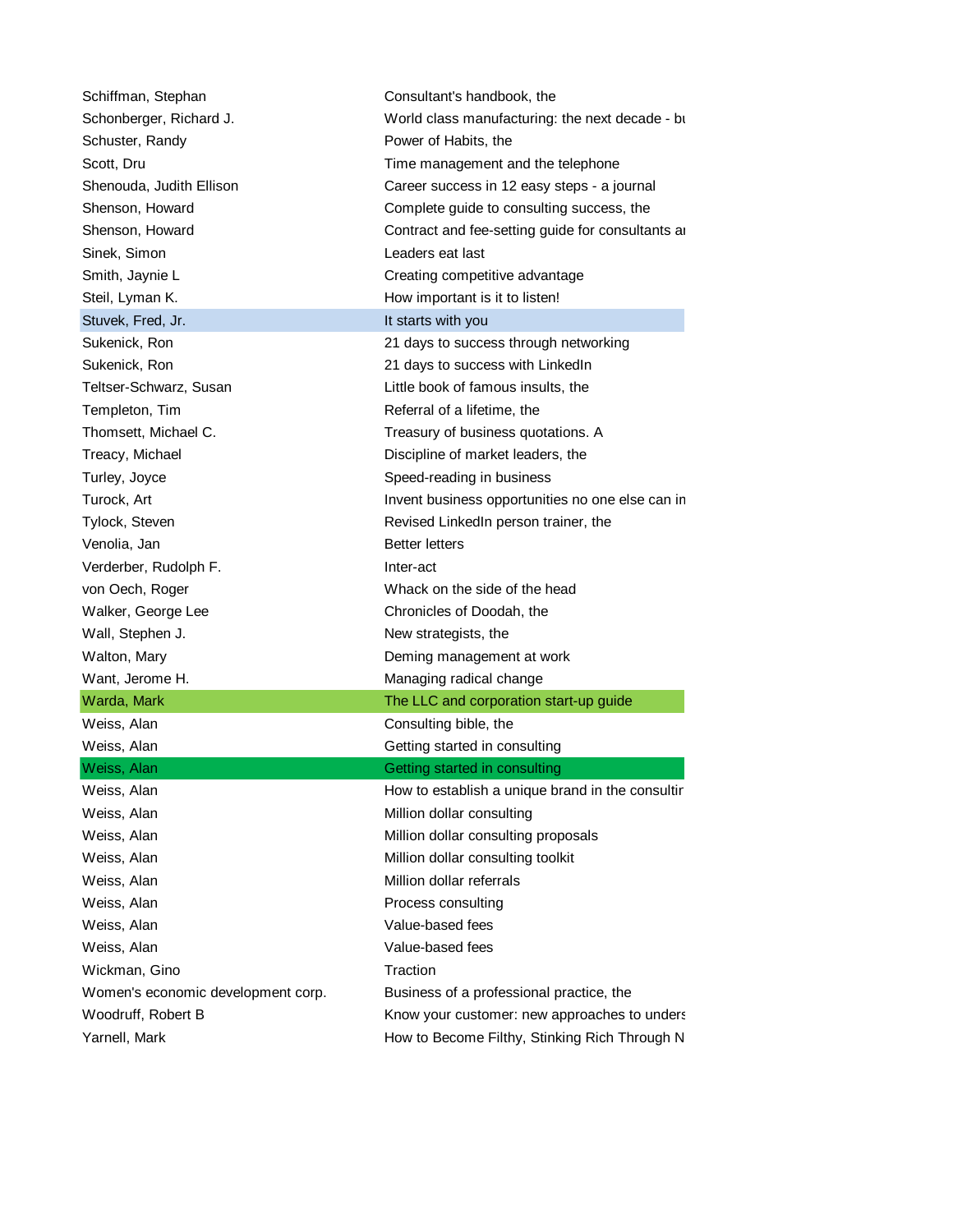| <b>Subtitle</b><br><b>Edition</b>                                                             | <b>Collation</b> | <b>Publisher</b>                         | Date | Subject trac            |
|-----------------------------------------------------------------------------------------------|------------------|------------------------------------------|------|-------------------------|
| 2nd                                                                                           | Paper, 328 p     | Wiley                                    |      | 2010 Facebor Online s   |
| 3rd                                                                                           |                  | Paper, 161 p. Addison-Wesley             |      | 1986 Problen Creative   |
|                                                                                               | 13 cds           | Lion dance productio                     | 2003 |                         |
| Secrets to put you on an unstoppable course                                                   | Paper, 98 p.     | Alexandra Media Gro                      |      | 2014 Entrepreneurship   |
| Winning at the Game of Work and the Business of Life                                          |                  | Paper, 305 p. Penguin                    |      | 2008 Time m. Planning   |
| Put your money where your mouth is                                                            |                  | Paper, 165 p. Berkley Books              |      | 1983 Semina Public S    |
| The complete guide to creating customers with word of mou Bound, 258 p. Portfolio/Penguin     |                  |                                          |      | 2018 Word-of Marketir   |
| Creating a winning plan for success<br>9th                                                    |                  | Paper, 242 p. Dearborn Trade Pub         |      | 2002 Busines Busines    |
| Life lessons from the most magical place on Earth                                             |                  | Paper, 242 p. Aviva Publishing           |      | 2017 Self-actualizatio  |
| Leadership lesssons from the happiest place on earth                                          |                  | Paper, 238 p. Aviva Publishing           |      | 2015 Leaders Success    |
| A field guide to modern marketing                                                             |                  | Bound, 252 p. Warner Books               |      | 1997 Service industrie  |
| How to create publicity that will spark media exposure and e Paper, 341 p. Adams Media Corp.  |                  |                                          |      | 2003 Publicity Press re |
| Soaring to excellence, learning to let employees lead                                         |                  | Paper, 355 p. Warner Books               |      | 1993 Leaders Manage     |
| How to survive in a modern economy                                                            | Paper, 50 p      | Skysaje Enterprise                       |      | Finance Saving a        |
| Successful back-to-work strategies for women s Book club                                      |                  | Bound, 182 p. Crown Publ.                |      | 1980 Vocational guida   |
| Edition<br>own field                                                                          |                  | Bound, 194 p. Prima Publishing & (       |      | 1989 Business consult   |
|                                                                                               |                  | Bound, 175 p. Consultant's Library       |      | 1979 Consultants        |
|                                                                                               |                  | Paper, 56 p. Consultant's Library        |      | 1981 Consultants        |
| ishing & lecturing, the                                                                       |                  | Bound, 120 p. Bermont Books              |      | 1979 Consult Authors    |
| how to develop and implement a successful bus 3rd                                             |                  | Paper, 314 p Palo Alto Software          |      | 2002 Business plannir   |
| Selling                                                                                       |                  | Paper, 192 p. Simon & Schuster           |      | 1983 Selling - Psychol  |
| Ensure CEOs get the value of learning - it's all in the presen Paper, 225 p ASTD Press        |                  |                                          |      | 2007 Busines Busines    |
| learn how to land the best jobs, build your brand, and be you Paper, 272 p. Adams Media Corp. |                  |                                          |      | 2016 Self-en Vocation   |
| The only move that matters is your next one                                                   |                  | Bound, 270 p. Portfolio                  |      | 2016 Career I Career o  |
|                                                                                               |                  | Bound, 126 p. Berrett-Koehler            |      | 1996 Manage Busines     |
|                                                                                               |                  | Bound, 154 p. Berrett-Koehler            |      | 1997 Quality Corpora    |
|                                                                                               |                  | Paper, 140 p. Fawcett Crest              |      | 1988 Busines Conduct    |
| How to turn the 3 secrets into skills                                                         |                  | Bound, 112 p. William Morrow             |      | 1984 Management         |
| a revolutionary approach to customer service                                                  |                  | Bound, 137 p. William Morrow             |      | 1993 Customer service   |
| Positive political skills at work                                                             |                  | Bound, 204 p. Jossey-Bass                |      | 1987 Organiz Organiz    |
| A guide to getting your expertise used                                                        |                  | Bound, 215 p. University Assoc.          |      | 1981 Business consult   |
| A guide to getting your expertise used                                                        | CD-ROM           | University Assoc.                        |      | 1981 Business consult   |
|                                                                                               |                  | Paper, 158 p. Penguin                    |      | 1996 Vocatio Vocatior   |
|                                                                                               | Paper, 63 p.     | Ten Speed Press                          |      | 1985 Vocatio Applicat   |
|                                                                                               |                  | Paper, 466 p. Ten Speed Press            |      | 1978 Vocatio Educatio   |
| twelve strategies to sell faster, close deals faster, and grow 'Bound, 224 p. Portfolio       |                  |                                          |      | 2007 Corpora Organiz    |
| How to draw them and how to use them                                                          |                  | Paper, 88 p. University Assoc.           |      | 1986 Management - C     |
| Assess your strenghts, find your edge, win at work                                            | Bound,           | Harvard Business Ro                      |      | 2015 Employ Ability     |
| 188 ways to improve your business operation                                                   |                  |                                          |      | 1996 Business consult   |
|                                                                                               |                  | Bound, 211 p. Birch Lane Press           |      |                         |
| 72 ways to make good, smart, quick decisions in any meetir Paper, 218 p. McGraw-Hill          |                  |                                          |      | 1996 Busines Group d    |
| How to improve productivity, quality and employee satisfacti Bound, 209 p. Development Dimen  |                  |                                          |      | 1989 Commu Interper     |
|                                                                                               |                  | Paper, 460 p Fawcett Columbine           |      | 1988 Quotations         |
| Lead, Succeed, and Thrive in a 24/7 World                                                     | Paper, 92 p.     | <b>Business Expert Pre</b>               |      | 2018 Leaders Manage     |
| How to get from where you are to where you wa 10th                                            |                  | Paper, 587 p. William Morrow             | 2015 |                         |
| revised                                                                                       |                  | Bound, 299 p. Dale Carnegie & Ass        |      | 1981 Success            |
|                                                                                               |                  | Looseleaf, 182 Human Resource Dev. Press |      |                         |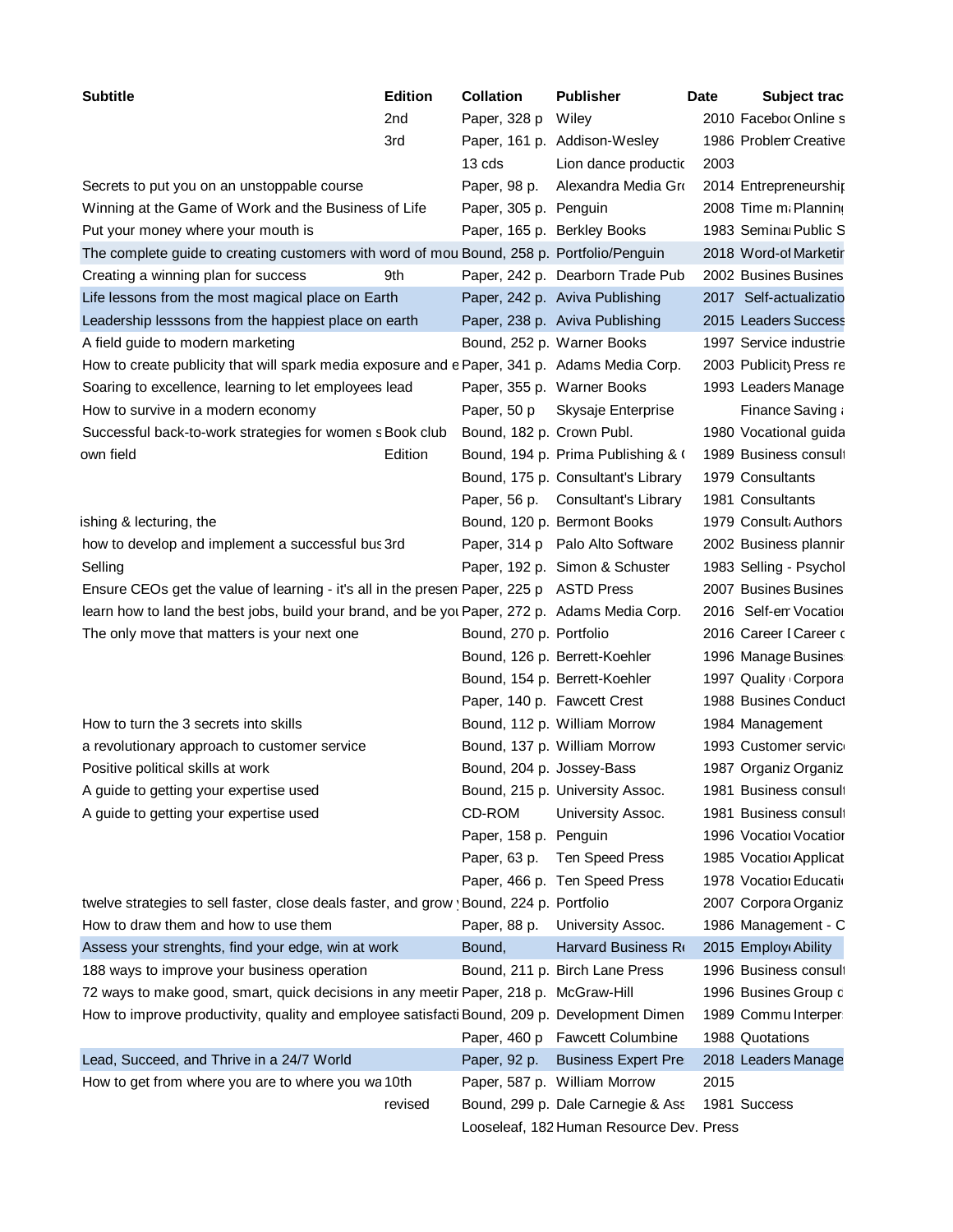| 75 quick, fun activities for leading creative, energetic, produ Paper, 236 p. McGraw-Hill      |                            |                                    | 2002 Busines Games                           |
|------------------------------------------------------------------------------------------------|----------------------------|------------------------------------|----------------------------------------------|
|                                                                                                | Paper, 64 p. McGraw-Hill   |                                    | 2000                                         |
| Scripts for achieving success in the marketplace                                               | Paper, 394 p. Alpha        |                                    | 2001 Selling Success                         |
|                                                                                                |                            | Paper, 80 p. Center for Profession | 1988 Commu Busines                           |
| Succeeding Independently                                                                       |                            | Bound, 244 p. Nicholas Brealey Pu  | 2000 Self-employed --                        |
| <b>ook</b>                                                                                     |                            | Paper, 105 p. Chapple Leadership   | 2013 Busines Custom                          |
| 365 ways to brighten your life & enhance your creativity                                       |                            | Paper, 120 p. Robert D. Reed       | 1994 Creative Creative                       |
| Creating breakthrough and transformation in organizations                                      |                            | Paper, 162 p. WhAM Books           | 1996 Organiz Organiz                         |
| the art of transforming managers into leaders                                                  | Bound, 234 p. Jossey-Bass  |                                    | 1992 Leadership                              |
| ices                                                                                           |                            | Bound, 219 p. John Wiley & Sons    | 1985 Professions - Ma                        |
| character ethic                                                                                |                            | Paper, 358 p Simon & Schuster      | 1989 Success Charact                         |
| Woman's guide to corporate success                                                             |                            | Bound, 196 p. Daskam Publ.         | 1977 Women Women                             |
| strategies for organizational effectiveness                                                    | Paper, 296 p. AMACOM       |                                    | 1981 Leaders Manage                          |
| Quality for the 21st century                                                                   | Bound, 250 p. Dutton       |                                    | 1992 Total quality mar                       |
| The art of making quality certain                                                              |                            | Paper, 270 p. New American Libra   | 1979 Quality assuranc                        |
| 365 games to enjoy, to stimulate the imagination, to increas Paper, 222 p. Richard Marek Publ. |                            |                                    |                                              |
| Structuring and revitalizing the corporation for the 21st cent Paper, 294 p. HarperBusiness    |                            |                                    | 1980 Psychol Word ga<br>1992 Technol Manufar |
|                                                                                                |                            |                                    |                                              |
|                                                                                                |                            | Bound, 256 p. John Wiley & Sons    | 1990 Indepen Self-em                         |
|                                                                                                |                            | Paper, 173 p. Back Bay Books       | 1999 Creative Problem                        |
|                                                                                                | Bound, 136 p. Doubleday    |                                    | 1989 Leadership                              |
|                                                                                                | Paper, 228 p. Dell         |                                    | 1992 Leadership                              |
| : how /                                                                                        |                            | Paper, 107 p Information Today     | 2008 Informa Informa                         |
| Motivating employees to give their best                                                        | Paper, 72 p.               | <b>Crisp Publications</b>          | 1988 Employee motiva                         |
|                                                                                                |                            | Paper, 92 p. Deloitte & Touche     | [1994] Busines Busines                       |
| Maxims for muddling through to the 21st century                                                |                            | Bound, 265 p. Addison-Wesley       | 1989 American wit and                        |
|                                                                                                | Bound, 214 p. AMACOM       |                                    | 1984 Industri <sub>k</sub> Personn           |
|                                                                                                | Paper, 350 p IDG books     |                                    | 1996 Negotia Negotial                        |
|                                                                                                |                            | Bound, 321 p. St. Martin's Press   | 2002 Manage Industria                        |
| Revealing the plan that keeps good people in bad situations Paper, 155 p. Fi-Sci Publ.         |                            |                                    | 2011                                         |
| The science of financial success                                                               | Paper, 203 p. Fi-Sci Publ. |                                    | 2004                                         |
| 2nd                                                                                            |                            | Paper, 171 p. Addison-Wesley       | 1987 Work gr Organiz                         |
|                                                                                                |                            | Spiral bound Eastman Kodak         | 1990 Teams i Group re                        |
| tors of McGraw-Hill.<br>3rd                                                                    | Paper, 150 p. McGraw-Hill  |                                    | 2008 Résumé Employr                          |
| The small business guide to collaborating with others to boc Paper, 394 p. Putnam              |                            |                                    | 1997 Small b Partners                        |
| Everything you need to know about living and w 4th                                             | Paper, 551 p. Putnam       |                                    | 1994 Home-b Self-emp                         |
|                                                                                                |                            | Paper, 152 p. Simon & Schuster     | 1984 Success Commu                           |
|                                                                                                |                            | Paper, 374 p. Ten Speed Press      | 1984 Industri Busines                        |
| of everyday life                                                                               |                            | Paper, 260 p. Harper Perennial     | 1989 Questio Question                        |
|                                                                                                |                            | Paper, 200 p. Cook Communicatio    | 1994 Leaders Executiv                        |
| Building a relationship that gets to yes                                                       |                            | Bound, 216 p. Houghton Mifflin     | 1988 Negotia Interpers                       |
|                                                                                                |                            | Paper, 158 p. Simon & Schuster     | 1989 Busines Meeting                         |
|                                                                                                |                            | Paper, 346 p. John Wiley & Sons    | 2009 Custom Marketir                         |
| creating quality and service that customers can see                                            | Bound, 424 p. Free Press   |                                    | 1994 Quality Consun                          |
| Goals, Plans and Messages Work!                                                                | Paper, 147 p. iUniverse    |                                    | 2018                                         |
| How to get the service you want, exactly the way you want it Bound, 241 p. William Morrow      |                            |                                    | 1990 Custom Employe                          |
| al design                                                                                      |                            | Bound, 319 p. Allworth Press       | 2007 Comme Commu                             |
| 26 business virtues that turn ordinary people into extraordin Paper, 147 p. Harper Business    |                            |                                    | 1995 Leaders Manage                          |
|                                                                                                |                            |                                    |                                              |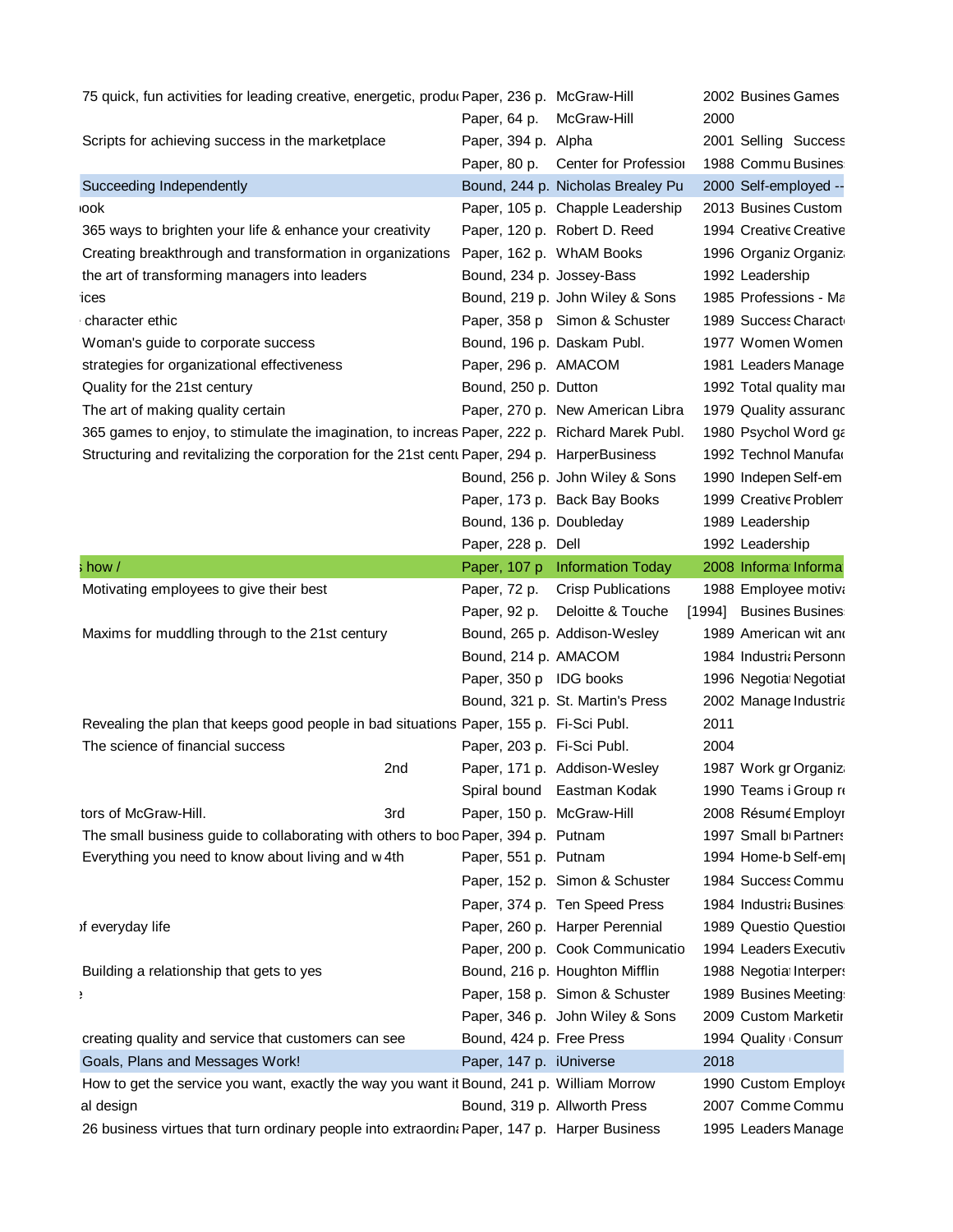|                                                                                               |        | Paper, 230 p. Harper Perennial                | 1993 Statistics-caricat |
|-----------------------------------------------------------------------------------------------|--------|-----------------------------------------------|-------------------------|
| A compendium of tests, super tests, and killer bees                                           |        | Paper, 317 p. Harper & Row                    | 1989 English language   |
| Tips, tactics, and rules for effective workplace teams                                        |        | Bound, 177 p. AMACOM                          | 1994 Teams i Interper   |
| a 28-date marketing program for professionals, 2nd                                            |        | Paper, 239 p. AMACOM                          | 2007 Marketing-study    |
| How to escape corporate                                                                       |        | Paper, 195 p. HawkStar Vistas                 | 2011                    |
|                                                                                               |        | Paper, 241 p. Ome White's Pond F              | 2006 Leaders Life-less  |
| The guide to a proper beginning<br>2nd                                                        |        | Paper, 245 p. Heveron, Laschensk              | 1990 New bu: Entrepre   |
| Building your business with customer-focused solutions                                        |        | Bound, 240 p. Simon & Schuster                | 1998 Custom Custom      |
| A manager's guide to consulting services                                                      |        | Bound, 208 p. John Wiley & Sons               | 1989 Consult: Consulta  |
| rs                                                                                            |        | Bound, 240 p. John Wiley & Sons               | 1987 Consult Seminar    |
| 3                                                                                             |        | Paper, 253 p. John Wiley & Sons               | 1992 Authors Editing    |
| 3rd                                                                                           |        | Bound, 397 p. John Wiley & Sons               | 1993 Business consult   |
| the game plan for success                                                                     |        | Bound, 208 p. Harper Business                 | 1998 Success Achieve    |
| 8 secrets to successful business partnering<br>revised                                        |        | Paper, 288 p. Career Press                    | 2001 Small b New but    |
| Transactional analysis with gestalt experiments                                               |        | Bound, 297 p. Addison-Wesley                  | 1973 Transac Gestalt    |
|                                                                                               |        | Paper, 111 p. Avon Books                      | 1984 Selling            |
| an a-mazing way to deal with change in your work and in yo Bound, 94 p. Putnam                |        |                                               | 1998 Change (Psycho     |
| Revealing the magic and mysteries behind the creation of th Paper, 223 p. MWP Press           |        |                                               | 2010 Light. Relativit   |
|                                                                                               |        | Bound, 51 p. Productivity Press               | 1994 Executiv Chief ex  |
| Mastering the challenge of strategy, management, and care Bound, 415 p. Simon & Schuster      |        |                                               | 1989 Organiz Organiz    |
| es                                                                                            |        | Paper, 108 p. Crisp Publications              | 1988 Consulti Professi  |
| sulting Practice                                                                              | 253 p. | AMACOM                                        | 2010 Busines Consult    |
| How to cash in on the collaborative brain power 2nd                                           |        | Bound, 248 p. Irwin Professional              | 1995 Teams i Problem    |
|                                                                                               |        | Spiral, 79 p. Visibility Enterprises          | 1982 Business consult   |
| 3rd                                                                                           |        | Looseleaf, 182 Visibility Enterprises         | 1981 Busines Busines    |
|                                                                                               |        |                                               |                         |
| a systematic approach to problem solving and c2nd                                             |        | Bound, 263 p. Kepner-Tregoe, Inc.             | 1976 Manage Problem     |
| The eight hidden values of a network marketing business, of Paper, 120 p., Cashflow Technolog |        |                                               | 2001 Busines Success    |
| Applying the theories of Darwin, Einstein, and Newton to acl Bound, 275 p. Currency           |        |                                               | 2000 Success Manage     |
|                                                                                               |        | Bound, 210 p. McGraw-Hill                     | 2002 Leaders Industria  |
| industry leaders speak their minds                                                            |        | Bound, 311 p. John Wiley & Sons               | 2000 Busines Busines    |
| Strategies, tactics and tools every business leader must kno DVDs, 2                          |        | AuthorHouse                                   | 2011 Small b Entrepre   |
| How to share your brand's unique story to engage customer Paper, 223 p. Career Press          |        |                                               | 2016 Brandin Custom     |
| A non-technical guide to project management  Priority ed. Paper, 247 p. John Wiley & Sons     |        |                                               | 1998 Industrial project |
|                                                                                               |        | Student ed. Paper, 336 p. South-Western Colle | 2008 Marketir Marketir  |
| all budget                                                                                    |        | Paper, 97 p. Marketing Methods F              | 1989 Small b Marketir   |
| Establishing and operating your successful consulting busin Paper, 204 p. JLA Publications    |        |                                               | 1981 Small b Busines    |
|                                                                                               |        | Paper, 366 p. Jeffrey Lant Associa            | 1983 Mass m Publicity   |
|                                                                                               |        | Paper, 264 p. Ten Speed Press                 | 1977 Applicat Employr   |
| How the world's best managers create great places to work Paper, 164 p. Trust Lab Press       |        |                                               | 2017 Commu Convers      |
| How tto recognize and cultivate the tree essential virtures                                   |        | Bound, 219 p. Jossey-Bass                     | 2016 Leaders Teams i    |
| Selling with ease                                                                             |        | Paper, 190 p. Ten Speed Press                 | 1985 Selling            |
| Building meaningful relationships one connection at a time Paper, 160 p. NetWeaving Internat  |        |                                               | 2003 Busines Marketir   |
| The secrets nobody tells you about owning an amazing succ Paper, 128 p. Morgan James Publi    |        |                                               | 2011                    |
| Do what you love, love what you do and deliver more than y Bound, 400 p. William Morrow       |        |                                               | 1990 Vocatio Success    |
|                                                                                               |        | Bound, 273 p. William Morrow                  | 1988 Success in busir   |
| How to get more done in less time                                                             |        | Paper, 195 p. McGraw-Hill                     | 1972 Management         |
| revised                                                                                       |        | Paper, 171 p. Crisp Publications              | 1988 Teams i Leaders    |
|                                                                                               |        |                                               |                         |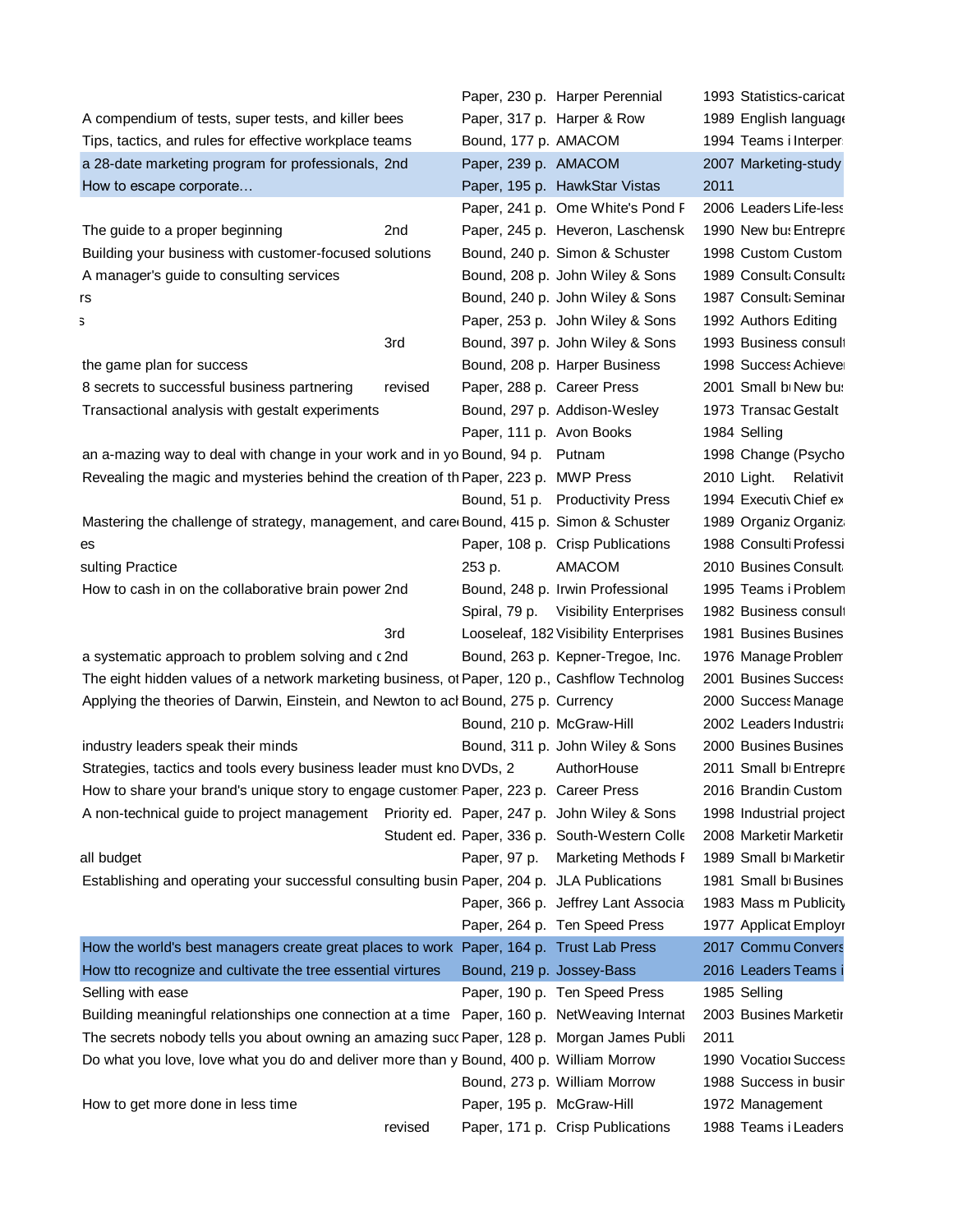| or you really oughta wanna                                                                     | 3rd       | Paper, 183 p. CEP Press   |                                              | 1997 Lesson Educati                                    |
|------------------------------------------------------------------------------------------------|-----------|---------------------------|----------------------------------------------|--------------------------------------------------------|
|                                                                                                | 2nd       |                           | Paper, 136 p. David S. Lake Pub              | 1962                                                   |
| a practical guide for effective speaking                                                       | revised   |                           | Paper, 85 p. Crisp Publications              | 1993 Public s Visual a                                 |
| Six steps to building an ecosystem of demand for your busir Bound, 174 p. McGraw-Hill          |           |                           |                                              | 2003 Marketir Custom                                   |
| What we must do to restore our reputation and safeguard th Bound, 296 p. AMACOM                |           |                           |                                              | 2007 Brand n Internati                                 |
| The art of treating customers as guests                                                        |           |                           | Paper, 71 p. Crisp Publications              | 1987 Custom Custom                                     |
|                                                                                                |           |                           | Bound, 50 p. Productivity Press              | 1994 Industri Labor p                                  |
|                                                                                                |           |                           | Paper, 137 p. MVP Network Consu              | 2011 Comput Comput                                     |
|                                                                                                | 2nd       |                           | Paper, 270 p. Entrepreneur Press             | 2011 Franchises (Reta                                  |
| follow them and people will follow you                                                         |           |                           | Bound, 234 p. Thomas Nelson                  | 1998 Leaders Industria                                 |
| Using Microsoft Ofice Outlook 2007 to get organized and st Paper, 351 p Microsoft press        |           |                           |                                              | 2007 Microso Time ma                                   |
|                                                                                                |           |                           | Bound, 400 p. Merriam-Webster                | 1988 Comme Letter-w                                    |
| A handbook of business creativity for the 90s                                                  |           |                           | Paper, 335 p. Ten Speed Press                | 1991 Creative Creative                                 |
| the sequential-iterative model                                                                 |           | Bound,                    | Jossey-Bass                                  | 1998 Instructi Training                                |
| A sure-fire way to generate new business                                                       |           | Paper, 223 p. Bard Press  |                                              | 1998 Marketir Busines                                  |
| Building relationships for your pocketbook and sould                                           |           | Paper, 335 p. Bard Press  |                                              | 2000 Business networ                                   |
|                                                                                                | Book club |                           | Bound, 210 p. William Morrow                 | 1981 Success                                           |
|                                                                                                |           |                           | Paper, 133 p. Worldleaders, Inc.             | 2016 Selling -- Sales pr                               |
| A Strategy for Effective Presentations                                                         |           | Paper, 71 p. MediaNet     |                                              | 2003 Busines Busines                                   |
| Ten new directions for the 1990's                                                              |           |                           | Bound, 384 p. William Morrow                 | 1990 United Social ir                                  |
| How to Capture and Keep the Business You Want                                                  |           |                           | Bound, 214 p. Park Hill Press                | 2016 Consun Custom                                     |
|                                                                                                |           | Paper, 358 p., IDG books  |                                              | 1997 Consult Busines                                   |
|                                                                                                |           |                           |                                              | Pamphlet, 68 NYS, Dept. of Comn [1976] Small b Busines |
|                                                                                                |           |                           | Pamphlet, 42   NYS, Dept. of Taxati          | 2002                                                   |
| How to think on your feet without falling on your face                                         |           |                           | Bound, 132 p. William Morrow                 | 1988 Public speaking                                   |
| Secrets to attitude control, happiness and achieving goals                                     |           | Bound, [92 p.] AT&S       |                                              | 1985 Success Attitude                                  |
| ness, the                                                                                      |           | Paper, 307 p. Alpha Books |                                              | 1995 New but Small by                                  |
| A proposal for survival                                                                        |           |                           | Paper, 207 p. Bantam Books                   | 1975 Survival Progres:                                 |
| How to be creative, confident & competent                                                      |           |                           | Paper, 238 p. Bantam Books                   | 1972 Conduct of life.                                  |
|                                                                                                |           |                           | Paper, 169 p. Bantam Books                   | 1969 Manage Bureauc                                    |
| nce                                                                                            |           |                           | Paper, 437 p. Random House                   | 1985 Industrial manag                                  |
| Tips, tactics, and how-to's for delivering effective training                                  |           |                           | Bound, [153 p. Lakewood Books                | 1992 Employees--Trai                                   |
| Basic recordkeeping and accouting for the succ 5th                                             |           |                           | Paper, 210 p. Dearborn Trade Pub             | 2001 Bookket Small bt                                  |
|                                                                                                |           |                           | How one wo Bound, 184 p. Syracuse University | 2000 Busines Beauty s                                  |
|                                                                                                |           | Paper, 350 p IDG Books    |                                              | 2001 Project manager                                   |
|                                                                                                | 5th       |                           | Paper, 207 p. McGraw-Hill/Dushkir            | 2006 Entrepre New bus                                  |
| Self confidence & self esteem                                                                  |           |                           | 1 sound casse Warner Audio                   | 1985 Visualiz Imagery                                  |
|                                                                                                |           | Paper, 287 p. Kogan Page  |                                              | 2001 Employees -- Tra                                  |
|                                                                                                |           | Paper, 209 p. McGraw-Hill |                                              | 1996 Selling - Sales pr                                |
| nsulting service                                                                               |           |                           | Paper, 214 p. Upstart Publishing             | 1995 Consulti Busines                                  |
|                                                                                                |           |                           | Pamphlet, 60 ; Creative Communications       | Telepho Telepho                                        |
| A guide to successfully managing the mingling                                                  |           |                           | Bound, 203 p. Shapolsky Publisher            | 1988 Busines Busines                                   |
| Leadership lessons from Star Trek the Next Generation                                          |           |                           | Bound, 242 p. Pocket Books                   | 1995 Leaders Star Tre                                  |
| The power of marketing through publishing, presenting & tea 2 DVDs; 6 cop Mac Village Producti |           |                           |                                              | 2009                                                   |
| The art of savvy business conversation                                                         |           | Paper, 246 p. AMACOM      |                                              | 1989 Business commi                                    |
| Resist normal impulses, live longer, attain perfection                                         |           | Paper, 148 p. Harcourt    |                                              | 2000 Aging -- Conduct                                  |
| The most human company wins                                                                    |           |                           | Paper, 310 p. Schaefer Marketing             | 2019 Marketing                                         |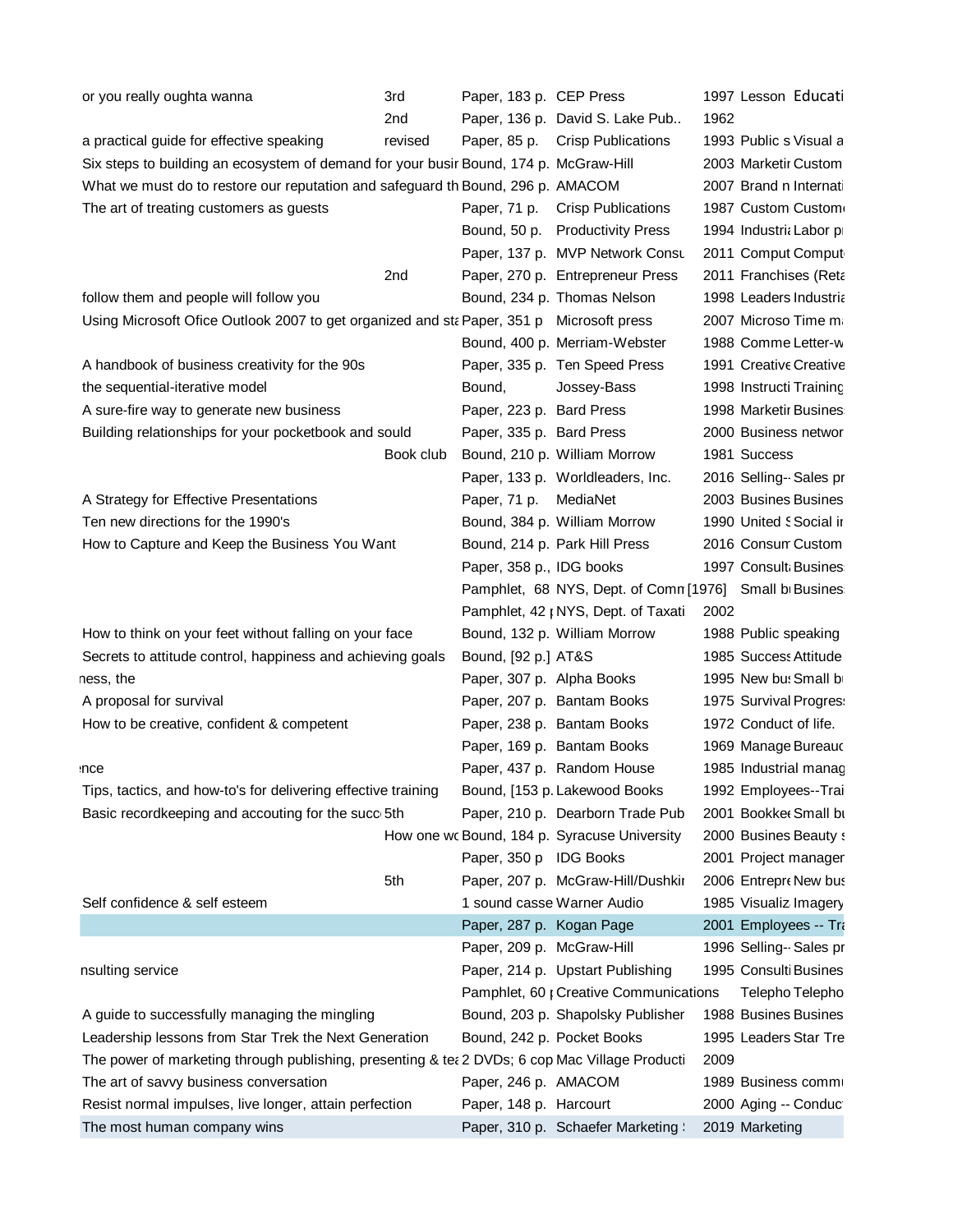| How to start & develop your own practice                                                  | Paper, 247 p. Bob Adams, Inc.         | 1988 Business consult   |
|-------------------------------------------------------------------------------------------|---------------------------------------|-------------------------|
| uilding power, strength and value                                                         | Bound, 275 p. Free Press              | 1996 Industri Product   |
| How to become a rainmaker                                                                 | Paper, 104 p. Indaba Press            | 2004 Success Rainmal    |
| Making it a tool and not a tyrant                                                         | Paper, 72 p. Crisp Publications       | 1988 Telepho Telepho    |
|                                                                                           | Paper, 149 p. Shenouda Associate      | 2011 Job hun Vocation   |
| 3rd                                                                                       | Paper, 243 p. Upstart Publishing      | 1997 Busines New bus    |
| nd professionals, the                                                                     | Bound, 263 p. John Wiley & Sons       | 1990 Consult Professi   |
| Why some teams pull together and others don't                                             | Paper, 350 p. Penguin                 | 2014 Leaders Corpora    |
| Give customers a reason to choose you over your competition                               | Bound, 228 p Currency/Doubleday       | 2006 Compet Success     |
|                                                                                           | Pamphlet, 15 ; Sperry                 | 1980 Listenin Attentior |
| Turn your goals into success                                                              | Paper, 195 p. Triumvirate Press       | 2018 Goals (I Success   |
| The life and times of Gnik Rowten                                                         | Paper, 157 p. Information Today, I    | 2013 Busines Social ir  |
| Business social networking the Gnik Rowten way                                            | Paper, 147 p. Information Today, I    | 2015 LinkedIr Busines   |
|                                                                                           | Bound, [unpag Peter Pauper Press      | 1993 Invectiv Quotatic  |
| The networking system that produces bottom-line resultse Bound, 132 p. Berrett-Koehler    |                                       | 2003 Relation Busines   |
|                                                                                           | Paper, 211 p. Ballantine Books        | 1990 Quotatic Busines   |
| choose your customers, narrow your focus, dominate your n Bound, 208 p. Addison-Wesley    |                                       | 1995 Compet Market :    |
| Learn to read rapidly and efficiently                                                     | Paper, 73 p. Crisp Publications       | 1989 Speed reading      |
| nagine                                                                                    | Bound, 218 p. Career Press            | 2002 Busines Strategio  |
| Using LinkedIn to find, get found, and network y 2nd                                      | Paper, 89 p Tylock and Compan         | 2011 Job hun Busines    |
| A handbook of business & personal correspondence                                          | Paper, 137 p. Ten Speed Press         | 1982 Letter w English   |
| using interpersonal communication skills<br>6th                                           | Paper, 453 p. Wadsworth               | 1992 Oral cor Interpers |
| How to unlock your mind for innovation                                                    | Paper, 141 p. Warner Books            | 1983 Creative Success   |
|                                                                                           | Paper, 246 p. Houghton Mifflin        | 1985 (Novel)            |
| creating leaders at all levels                                                            | Bound, 260 p. Free Press              | 1995 Strategi Leaders   |
|                                                                                           | Bound, 249 p. Putnam                  | 1990 Manage Comme       |
| Beyond survival in the new business age                                                   | Bound, 303 p. Wiley                   | 1995 Busines Organiz    |
| Your complete guide to launching the right business                                       | Paper 239 p Sphinx Pub                | 2007 Corpora Private    |
| Everything you need to know to create and expand a seven- Paper, 274 p. John Wiley & Sons |                                       | 2011 Busines Consulta   |
| 3rd                                                                                       | Paper, 302 p John Wiley & Sons        | 2009 Busines Consulta   |
| 2 <sub>nd</sub>                                                                           | Paper, 304 p John Wiley & Sons        | 2004 Busines Consulta   |
| Powerful techniques fo the successful practitioner                                        | Paper, 210 p. Jossey-Bass             | 2002 Busines Consulta   |
| The professional's guide to growing a practice 4th                                        | Paper, 390 p. McGraw-Hill             | 2009 Consultants -- Ma  |
| How to write a proposal that's accepted every time                                        | Paper, 212 p Wiley                    | 2012 Busines Consulti   |
| step-by-step guidance, checklists, templates, and samples f Paper, 238 p. Wiley           |                                       | 2006 Consult Busines    |
| The secrets to building a perpetual client list to generate a s Paper, 244 p McGraw-Hill  |                                       | 2012 Busines Custom     |
| How to launch, implement, and conclude successful consult Bound, 191 p. Jossey-Bass       |                                       | 2002 Business consult   |
| How to charge - and get - what you're worth: a guide for seri Bound, 264 p. Pfeiffer      |                                       | 2008 Business consult   |
| How to charge - and get - what you're worth: powerful techni Bound, 207 p. Pfeiffer & Co. |                                       | 2002 Business consult   |
| Get a grip on your business                                                               | Expanded Bound, 250 p. BenBella Books | 2011 Success New bus    |
|                                                                                           | Pamphlet, 83   WEDCO                  | 1986 Professional pra   |
| standing customer value and satisfaction                                                  | Paper, 338 p Blackwell Business       | 1996 Consun Marketir    |
| Without Alienating Friends and Family                                                     | Paper, 240 p. Wiley                   | 2012 Multilevel market  |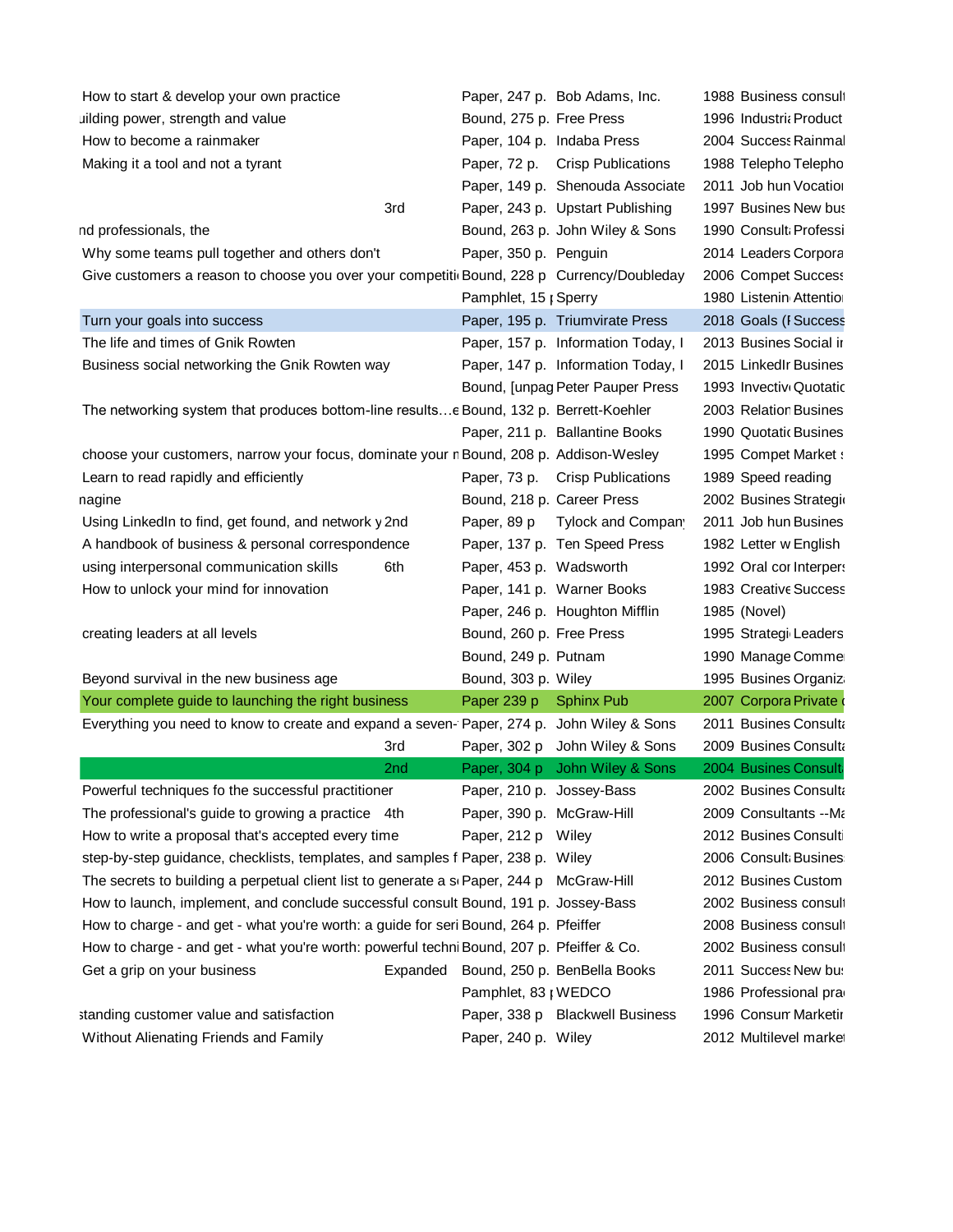## ings

ocial networks. : thinking

 $\lambda$ Decision making peaking ig. Business enterprises--Finance--Handbooks, manuals, etc. n (Psychology) Disney, Walt, -- 1901-1966 -- Philosophy. Disney, Walt, -- 1901-1966 -- Philosophy. Success s-marketing **leases** ment-employee participation Cost and standard of living ince for women tants Publishers and publishing g. logical Aspects Business planning. BUSINESS & ECONOMICS -- Careers -- General. :hanges  $\mathbf s$ Organizational change t of life  $e$ 

Office politics tants. tants. al guidance. ions for positions Retirement Industrial management. harts, diagrams, etc. **Success** tants Teams in the workplace Employee motivation.

Business.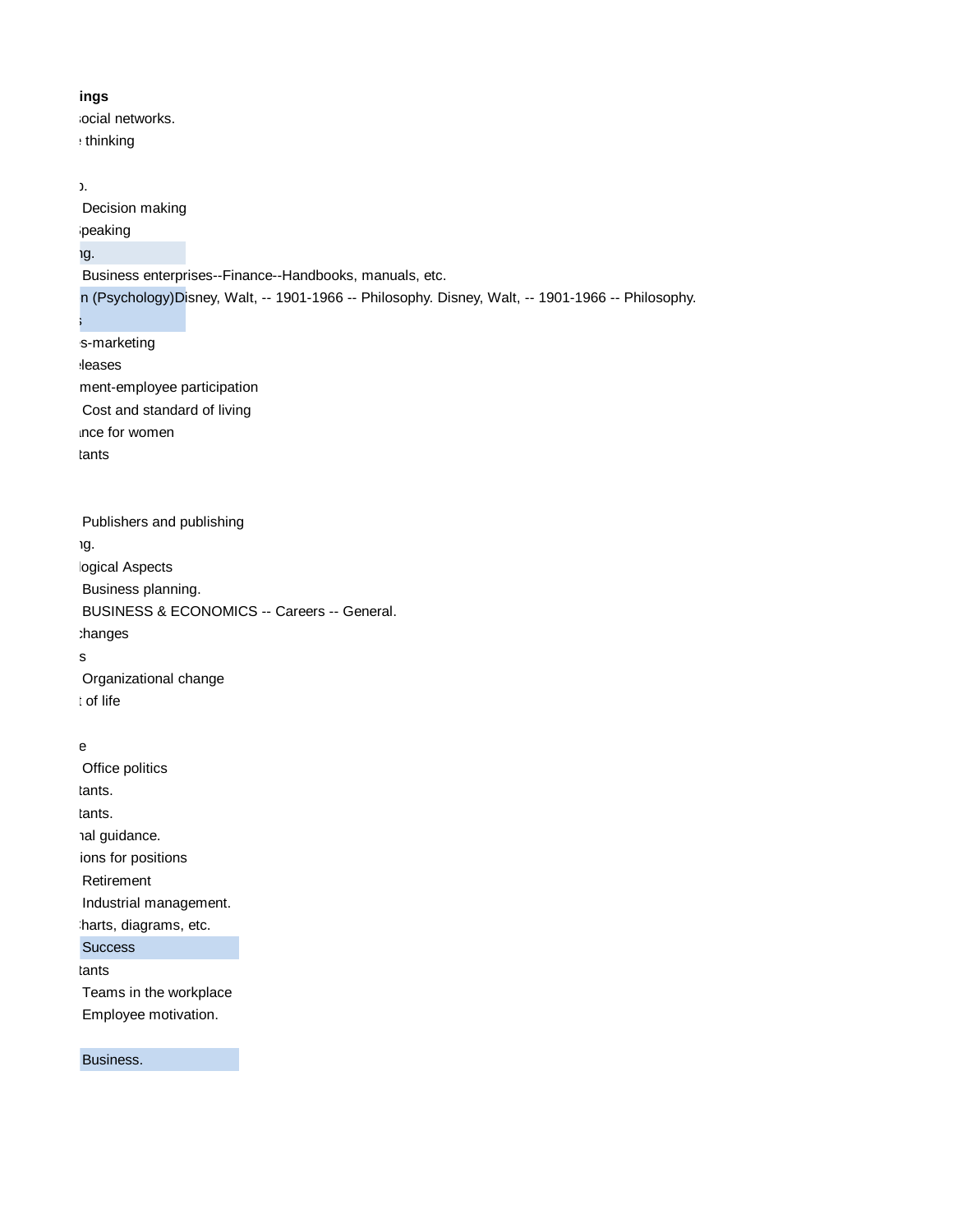$\frac{1}{2}$  in business s writing Biography. Business networks. thinking ational change-management urketing er. **Success** ment hagement  $\mathcal{E}$ ames New products-management-case studies New business enterprises-management. Thought and thinking.

## Information consultants.

ation s planning. d humor el management tion in business. al management

ational change elations training--Handbooks, manuals, etc. nent re-entry. Strategic alliances (business) ployed Nonverbal communication s-Miscellanea ns and answers-humor re ability sonal relations  $\mathbf{s}$ Business - Data processing Marketing-Management

e motivation Branding (Marketing) Business - Quotations, maxims, etc.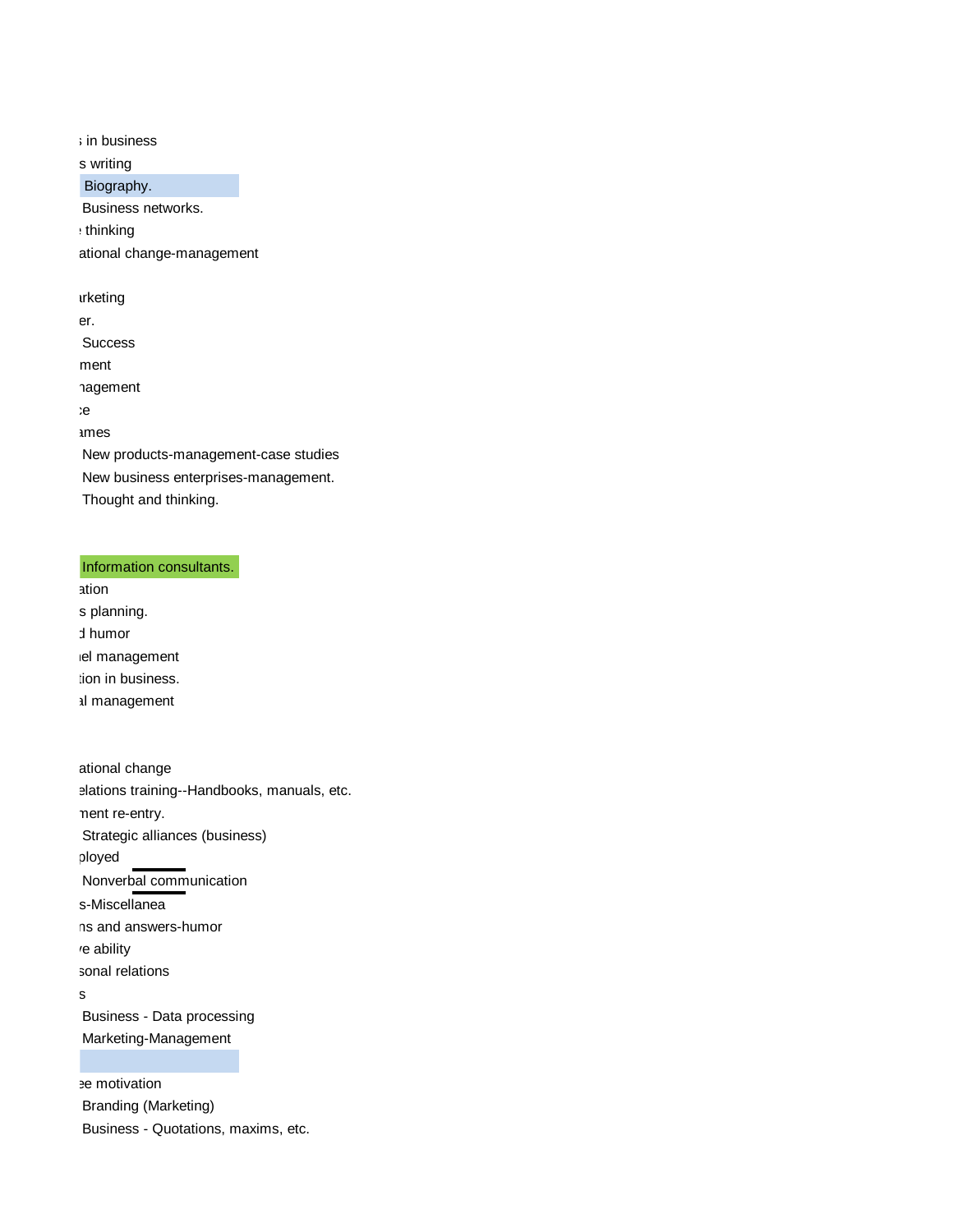ures and cartoons e-orthography and spelling-problems, exercises, etc. Organizational effectiveness

and teaching

**Character eneurship** Industrial management-case studies ants-Selection and appointment Seminars Home-based businesses tants. ment motivation Partnership Interpersonal relationships

logy)

Special relativity (Physics) Organization change ational effectiveness ons - Marketing Consulting firms--Management.  $\overline{\phantom{a}}$  solving, group tants - fees Publicity Decision making Self-culture. Science--Methodology Competition Industrial management eneurship--United States. BUSINESS & ECONOMICS / Marketing / General. **Imanagement** Marketing research. Ig - handbooks, manuals, etc. **Consultants** Publicity

> nent interviewing Emotional intelligence. Corporate culture

Success in business.

; in business **iess** 

Organizational behavior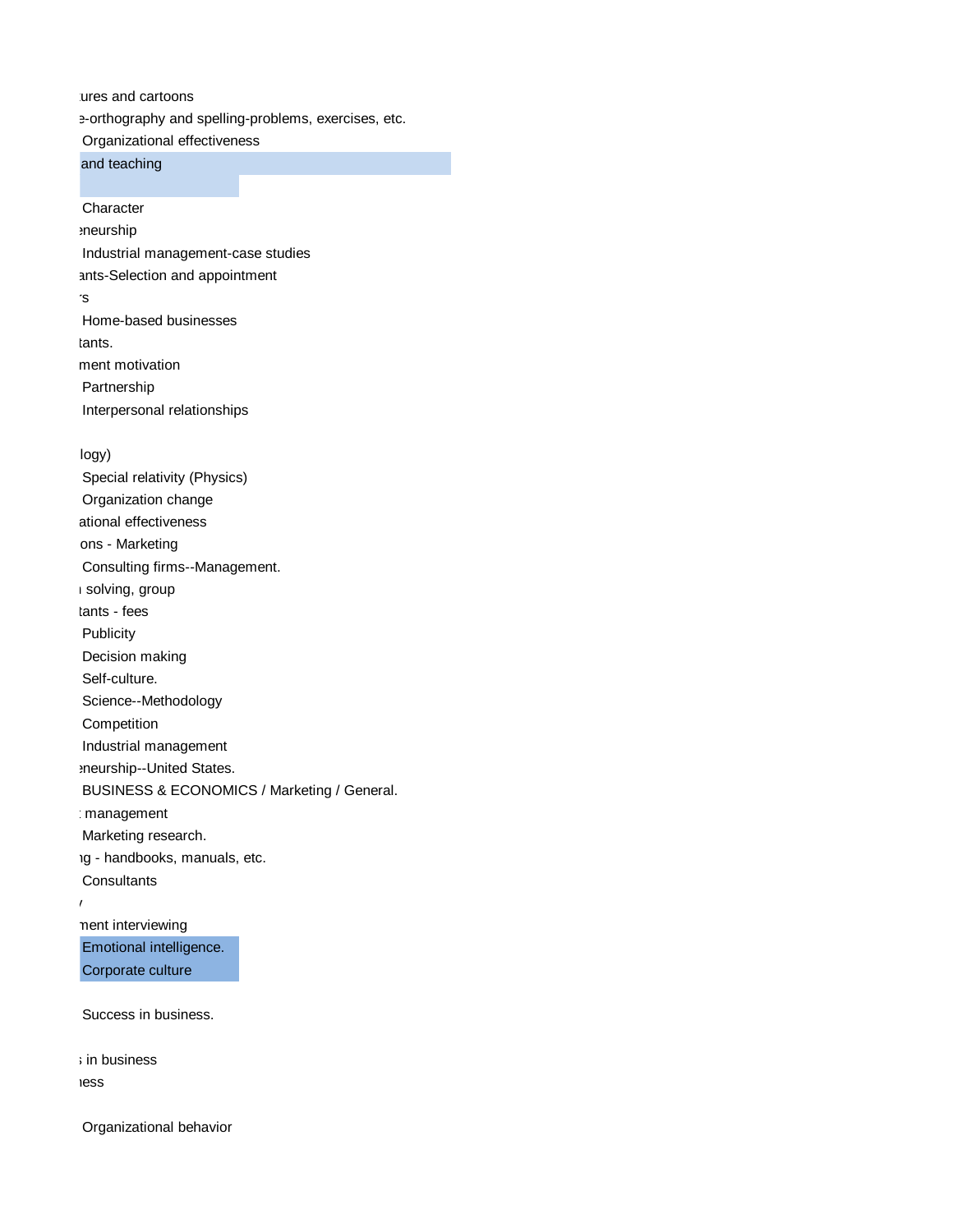## Effective teaching.

Visual communication-handbooks, manuals, etc. Strategic alliances (Business) Anti-Americanism er relations--Programmed instruction Performance standards er Consultants ail trade). al management Personal information management --Computer programs. English language--Business English. : thinking Adult learning. s referrals  $ks$ 

omotion--Handbooks, manuals, etc. Color computer graphics. Social prediction-United States Business Intelligence. s consultants.

 $\mathbf{s}$ 

change I. Marcia Layton Progress

Occupational mobility **Iement** ning of--Handbooks, manuals, etc. Jsiness--United States--Accounting. shop supplies industry-management nent siness enterprises. Self-actualization (Psychology). aining of. omotion--Handbooks, manuals, etc. New business enterprises-management-handbooks, manuals, etc. ne in business Public relations k, the next generation Public speaking Aging.